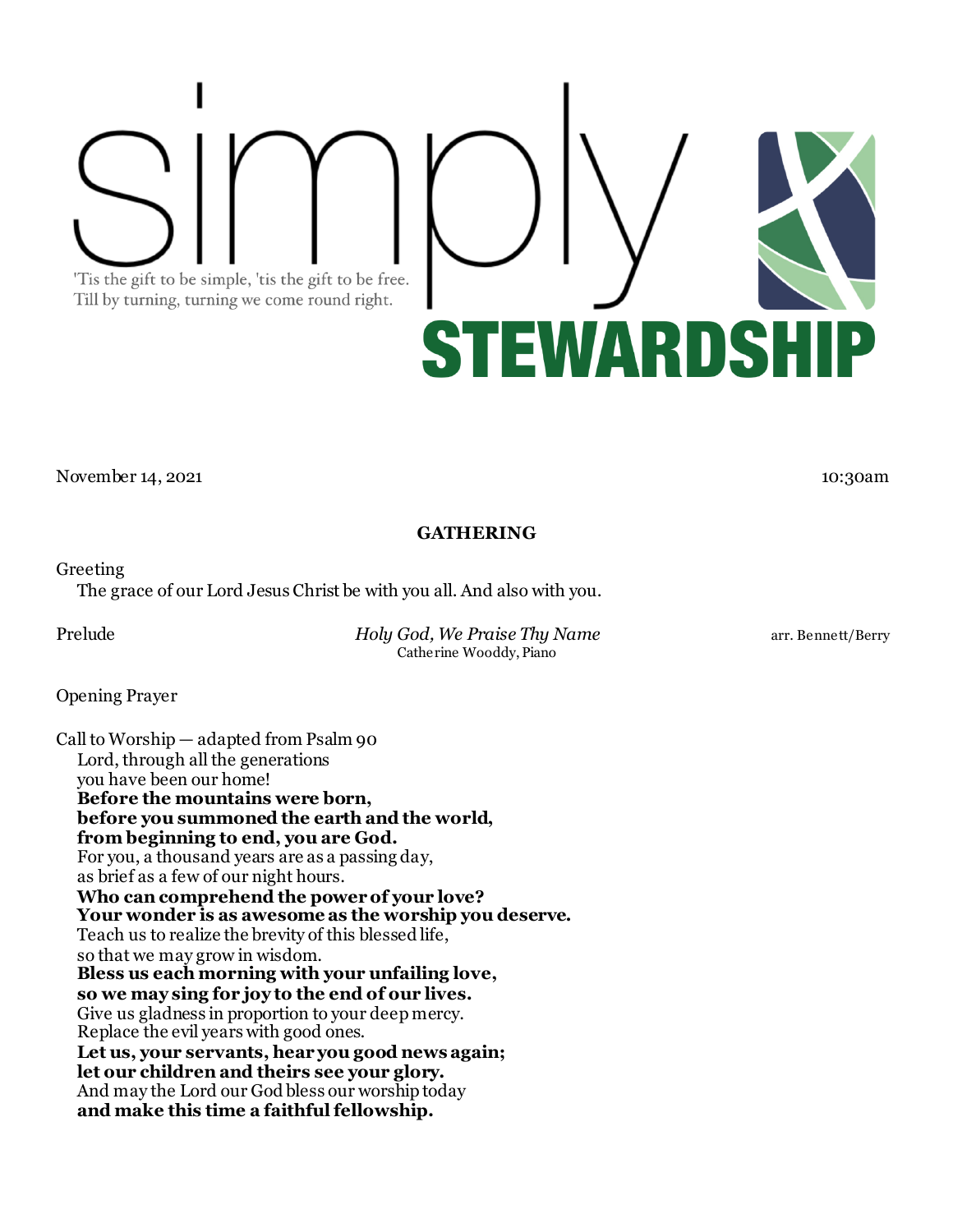# \*Hymn #687 *Our God, Our Help in Ages Past*

Our God, our help in ages past, our hope for years to come, our shelter from the stormy blast, and our eternal home:

Beneath the shadow of thy throne thy saints have dwelt secure; sufficient is thine arm alone, and our defense is sure.

Before the hills in order stood, or earth received its frame, from everlasting thou art God, to endless years the same.

A thousand ages in thy sight are like an evening gone, short as the watch that ends the night before the rising sun.

Time, like an ever rolling stream, bears all our years away; they fly forgotten, as a dream dies at the opening day.

## **CONFESSING**

Call to Confession

Prayers of Confession — based on Psalm 42 As the deer longs for flowing streams, **so our souls long for you, O God.** My soul thirsts for God, for the living God. **When shall we come and behold the face of our God?**

Often tears have been our food day and night, while people say to us continually, "Where is your God?" **This we remember, as we pour out our souls: Hope in God; for we shall again praise the Lord, our help and friend.**

# **Hear our prayers of confession …**

Assurance of Forgiveness

\*Response to Forgiveness #687 *Our God, Our Help in Ages Past, verse 6* Our God, our help in ages past, our hope for years to come, be thou our guard while life shall last, and our eternal home.

\*Affirmation of Faith — from the Presbyterian Brief Statement of Faith In life and in death we belong to God. Through the grace of our Lord Jesus Christ, the love of God, and the communion of the Holy Spirit, we trust in the one triune God, the Holy One of Israel, whom alone we worship and serve.

**We trust in God the Holy Spirit, everywhere the giver and renewer of life. The Spirit justifies us by grace through faith, sets us free to accept ourselves and to love God and neighbor, and binds us together with all believers in the one body of Christ, the Church. The same Spirit who inspired the prophets and apostles rules our faith and life in Christ through Scripture, engages us through the Word proclaimed, claims us in the waters of baptism, feeds us with the bread of life and the cup of salvation, and calls women and men to all ministries of the Church. In a broken and fearful world the Spirit gives us courage to pray without ceasing, to witness among all peoples to Christ as Lord and Savior, to unmask idolatries in Church and culture, to hear the voices of peoples long silenced, and to work with others for justice, freedom, and peace.**

\*Passing of the Peace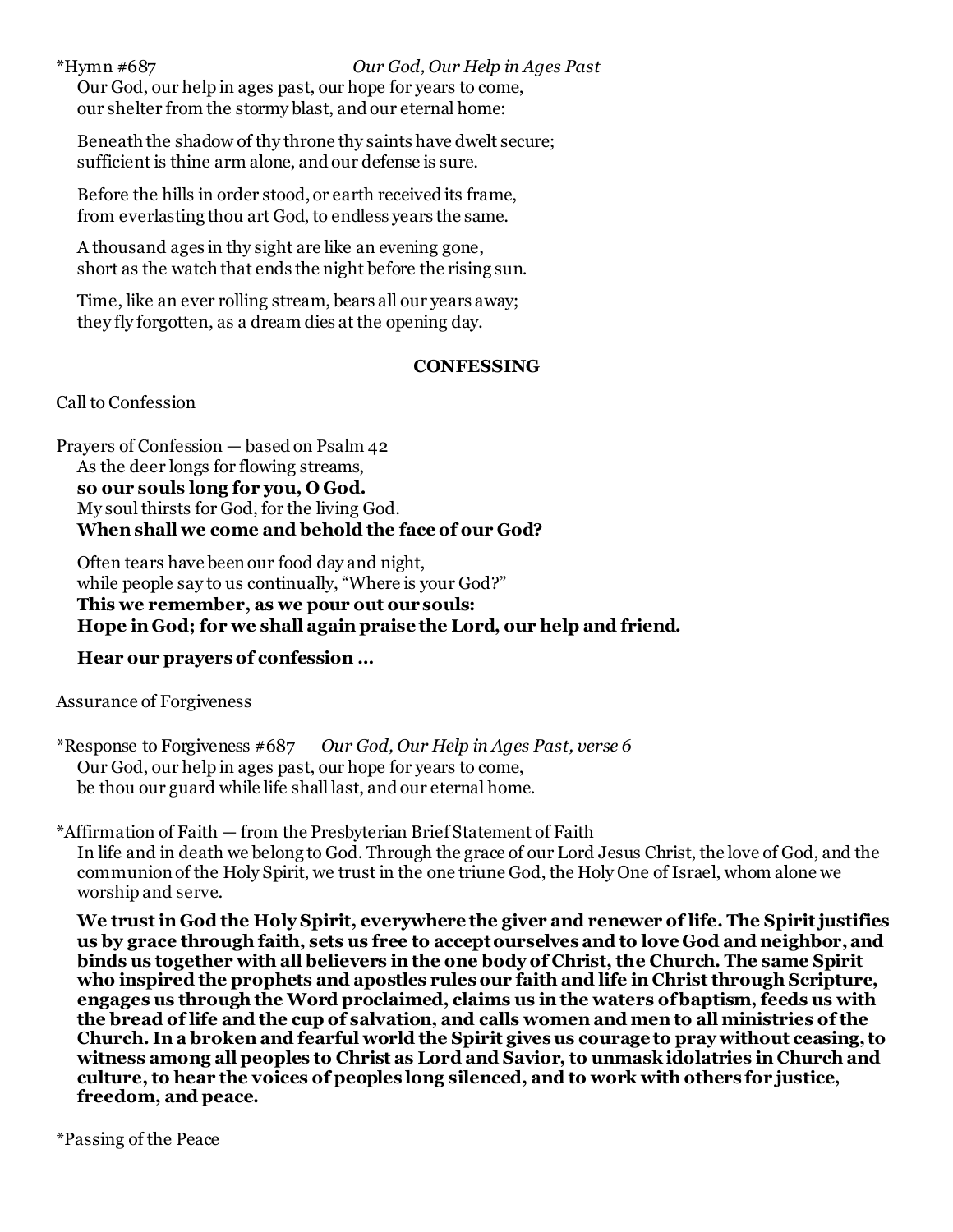# **LISTENING**

| Stewardship Invitation |  |
|------------------------|--|
|------------------------|--|

Scripture – Acts 2:41-47

# Hymn *Simple Gifts*

'Tis the gift to be simple, 'tis the gift to be free, 'Tis the gift to come down where we ought to be, and when we find ourselves in the place just right, 'Twill be in the valley of love and delight. When true simplicity is gained, to bow and to bend we shan't be ashamed, To turn, turn will be our delight Till by turning, turning we come round right.

Scripture – Luke 18:18-25

Sermon in Music *Assurance Assurance* arr. John Ness Bech

# Sermon in Words **Simply Stewardship: Loose Fisted Giving**

\*Hymn #697 *Take My Life*

Take my life and let it be consecrated, Lord, to thee; take my moments and my days; let them flow in ceaseless praise; let them flow in ceaseless praise.

Take my hands and let them move at the impulse of thy love; take my feet and let them be swift and beautiful for thee, swift and beautiful for thee.

Take my voice and let me sing always, only, for my King; take my lips and let them be filled with messages from thee, filled with messages from thee.

Take my silver and my gold; not a mite would I withhold; take my intellect and use every power as thou shalt choose, every power as thou shalt choose.

Take my will and make it thine; it shall be no longer mine. Take my heart, it is thine own; it shall be thy royal throne, it shall be thy royal throne.

Take my love; my Lord, I pour at thy feet its treasure store; take myself and I will be ever, only, all for thee, ever, only, all for thee.

# **DEPARTING**

\*Benediction

\*Sung Response Northumbria Community

May the peace of the Lord Christ go with you, wherever he may send you. May he guide you through the wilderness, protect you through the storm. May he bring you home rejoicing at the wonders he has shown you. May he bring you home rejoicing, once again into our doors.

Postlude